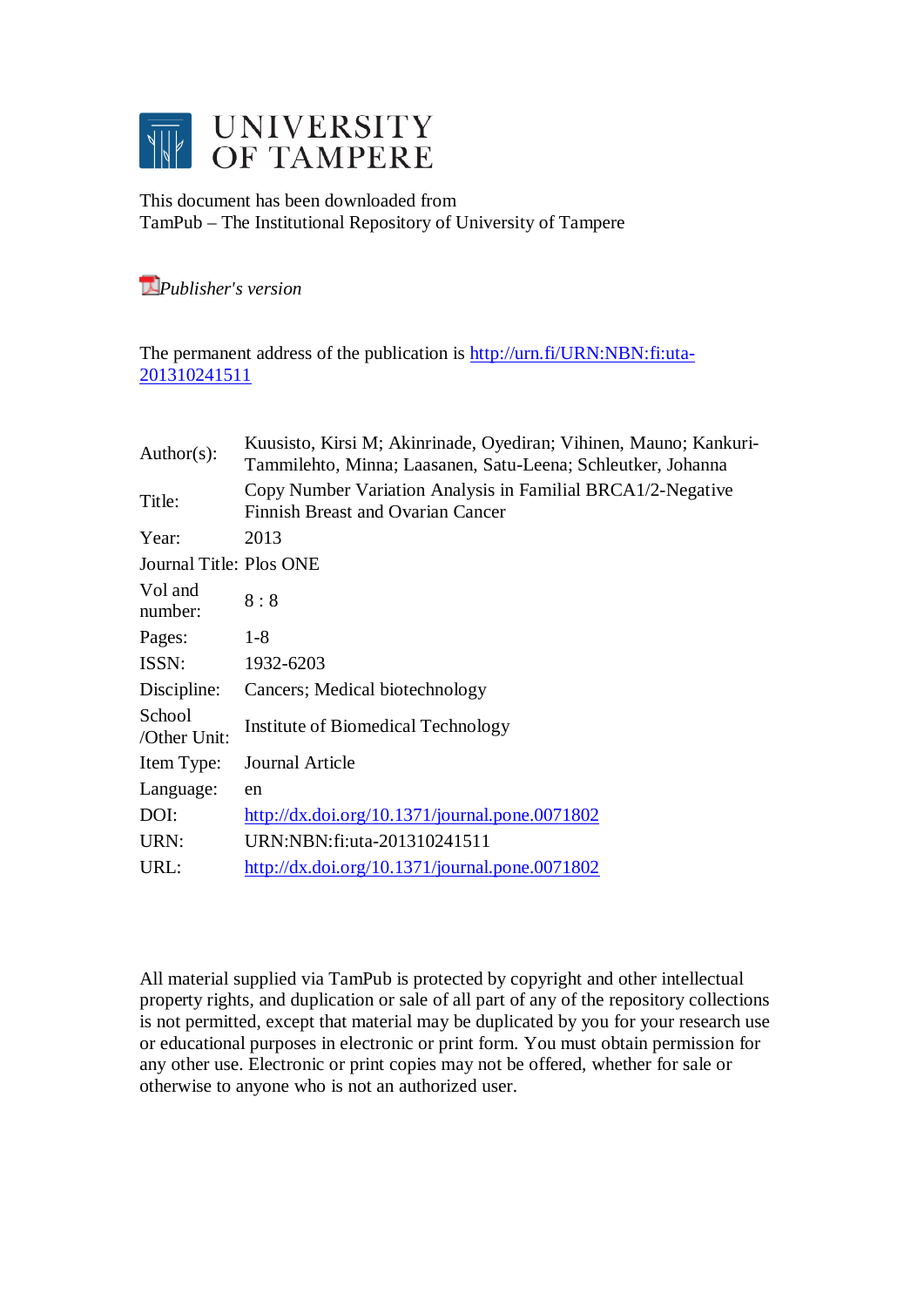# Copy Number Variation Analysis in Familial BRCA1/2- Negative Finnish Breast and Ovarian Cancer

# Kirsi M. Kuusisto<sup>1</sup>, Oyediran Akinrinade<sup>1</sup>, Mauno Vihinen<sup>2</sup>, Minna Kankuri-Tammilehto<sup>3</sup>, Satu-Leena Laasanen<sup>4</sup>, Johanna Schleutker<sup>1,5</sup>\*

1 Institute of Biomedical Technology/BioMediTech, University of Tampere and Fimlab Laboratories, Tampere, Finland, 2Department of Experimental Medical Science, Lund University, Lund, Sweden, 3 Department of Clinical Genetics, Turku University Hospital, Turku, Finland, 4 Department of Pediatrics, Genetics Outpatient Clinic, and Department of Dermatology, Tampere University Hospital, Tampere, Finland, 5 Department of Medical Biochemistry and Genetics, Institute of Biomedicine, University of Turku, Turku, Finland

# Abstract

Background: Inherited factors predisposing individuals to breast and ovarian cancer are largely unidentified in a majority of families with hereditary breast and ovarian cancer (HBOC). We aimed to identify germline copy number variations (CNVs) contributing to HBOC susceptibility in the Finnish population.

Methods: A cohort of 84 HBOC individuals (negative for BRCA1/2-founder mutations and pre-screened for the most common breast cancer genes) and 36 healthy controls were analysed with a genome-wide SNP array. CNV-affecting genes were further studied by Gene Ontology term enrichment, pathway analyses, and database searches to reveal genes with potential for breast and ovarian cancer predisposition. CNVs that were considered to be important were validated and genotyped in 20 additional HBOC individuals (6 CNVs) and in additional healthy controls (5 CNVs) by qPCR.

Results: An intronic deletion in the EPHA3 receptor tyrosine kinase was enriched in HBOC individuals (12 of 101, 11.9%) compared with controls (27 of 432, 6.3%) (OR = 1.96;  $P = 0.055$ ). *EPHA3* was identified in several enriched molecular functions including receptor activity. Both a novel intronic deletion in the CSMD1 tumor suppressor gene and a homozygous intergenic deletion at 5q15 were identified in 1 of 101 (1.0%) HBOC individuals but were very rare (1 of 436, 0.2% and 1 of 899, 0.1%, respectively) in healthy controls suggesting that these variants confer disease susceptibility.

Conclusion: This study reveals new information regarding the germline CNVs that likely contribute to HBOC susceptibility in Finland. This information may be used to facilitate the genetic counselling of HBOC individuals but the preliminary results warrant additional studies of a larger study group.

Citation: Kuusisto KM, Akinrinade O, Vihinen M, Kankuri-Tammilehto M, Laasanen S-L, et al. (2013) Copy Number Variation Analysis in Familial BRCA1/2-Negative Finnish Breast and Ovarian Cancer. PLoS ONE 8(8): e71802. doi:10.1371/journal.pone.0071802

Editor: Syed A. Aziz, Health Canada and University of Ottawa, Canada

Received March 13, 2013; Accepted July 3, 2013; Published August 13, 2013

Copyright: © 2013 Kuusisto et al. This is an open-access article distributed under the terms of the Creative Commons Attribution License, which permits unrestricted use, distribution, and reproduction in any medium, provided the original author and source are credited.

Funding: This research was funded in part by the Academy of Finland (grant 251074) and the Competitive Research Funding of the Tampere University Hospital (grant 9M094). The Finnish Cultural Foundation has supported author KMK as well. The funders had no role in study design, data collection and analysis, decision to publish, or preparation of the manuscript.

Competing Interests: The authors have declared that no competing interests exist.

\* E-mail: Johanna.Schleutker@utu.fi

# Introduction

Breast cancer (BC) is the most common cancer among women in western countries, including Finland. Inherited BC risk is known to be associated with rare, highly penetrant variants, mainly single nucleotide polymorphisms (SNPs) and small insertions and deletions (indels) in BRCA1 and BRCA2, which account for nearly 20% of hereditary breast and/or ovarian cancer (HBOC) cases in Finland [1–3]. Additionally, variants in other BRCA1/2 interacting genes, including CHEK2, PALB2, RAD51C, and Abraxas, are known to account for a low proportion of HBOC susceptibility in the Finnish population [4–7].

In addition to SNPs and small indels, copy number variations (CNVs) contribute to susceptibility to complex diseases and disorders [8]. A CNV is a segment of DNA (1 kb or larger) that presents an altered copy number compared with the reference genome [9]. Depending on the location, CNVs may affect target

gene expression through a dosage effect or by disrupting gene regulatory elements [10]. CNVs were initially associated with neurological disorders, but studies have demonstrated the role of CNVs also in other diseases, including several cancers [11–15].

Despite the fact that several heritable risk factors for breast and ovarian cancer have been recognised, in the majority (up to 80%) of HBOC families, inherited risk is likely explained by yet unknown factors, which makes genetic counselling and clinical surveillance challenging. The contribution of rare germline CNVs to breast and ovarian cancer susceptibility has also been established in the Finnish population, but their role is mostly unexplored [16,17]. Therefore, new information regarding germline CNVs and their role in HBOC predisposition is needed to identify CNVs that may be used clinically to facilitate the genetic counselling of HBOC families.

To determine additional genetic factors contributing to HBOC susceptibility in the Finnish population and gain new information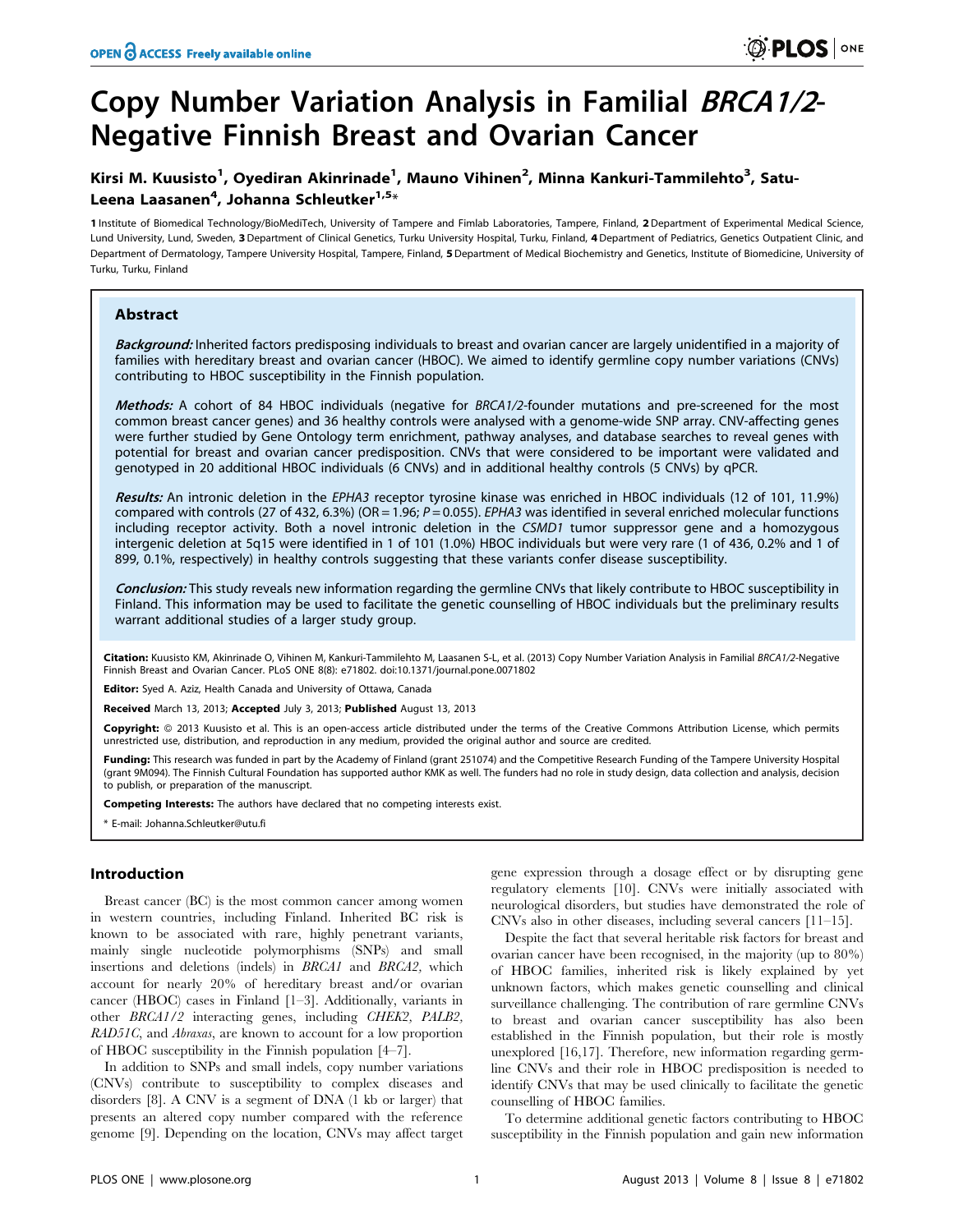for genetic counselling, we analysed germline CNVs in a cohort of 84 well-characterised HBOC BRCA1/2-founder mutation-negative Finnish individuals who have been pre-screened for the most common high- and moderate-penetrant genes [18].

#### Materials and Methods

# Study Material

Index individuals from 84 HBOC families were collected from the Tampere University Hospital Genetics Outpatient Clinic between January 1997 and May 2008. Individuals were selected according to previously reported high-risk hereditary BC criteria [18]. All individuals had been determined to be founder mutationnegative by minisequencing the 28 previously known Finnish BRCA1/2 mutations and a protein truncation test (PTT) for BRCA1 exon 11 and BRCA2 exons 10 and 11. Eighty-one of the individuals included in this study have previously been characterised and screened for germline alterations in seven known BCassociated genes [18]. In addition, the index individuals from three additional HBOC families were included (described in File S1). For CNV validation analysis, index individuals from 20 additional HBOC families, collected from Turku University Hospital Genetics Outpatient Clinic between 2007 and 2011 were utilised. Clinical characteristics of the 20 additional HBOC individuals (negative for BRCA1/2-mutations) are described in File S2. As controls, 905 DNA samples from anonymous healthy females, collected from the Finnish Red Cross, were used. All of the HBOC individuals studied have been informed of the analyses, and they have given written consent to use their existing DNA samples. Permission for the research project has been received from the Ethical Committees of Tampere and Turku University Hospitals and the National Authority for Medicolegal Affairs.

#### Copy Number Variation Analysis

The DNA samples from 84 HBOC individuals and 36 controls were genotyped by using the genome-wide SNP array HumanCytoSNP-12 v.2.1 Beadchip (Illumina, Inc, San Diego, CA, USA), which targets regions of known cytogenetic importance. Sample preparation was performed according to the Infinium II assay protocol (Illumina, Inc, San Diego, CA, USA) at the Institute for Molecular Medicine, Finland. Log R Ratios (LRRs), B Allele frequencies (BAF), and X and Y channel intensities for each sample were exported from normalised Illumina data using GenomeStudio software (GSGTv1.7.4) to perform CNV calling. All of the samples had call rates greater than 99.5%. High sample quality was ensured by applying previously reported quality criteria [19]. Thus, 81 HBOC individuals and 35 controls were suitable for analysis. CNV calling was performed with the PennCNV (2009Aug27) program [19]. Additionally, two other programs, QuantiSNP v2.3 [20] and cnvPartition v3.1.6 (Illumina Inc, San Diego, CA, USA) were used to confirm the PennCNV results when selecting CNVs for validation. Programs were used with default parameters. CNVs spanning less than three SNPs were filtered out.

# Statistical Analyses

CNV distribution and median lengths were compared between HBOC individuals and controls using the Wilcoxon test (R v2.15.2, R Development Core Team, R Foundation for Statistical Computing, Vienna, Austria). CNV carrier frequencies between HBOC individuals and controls were compared with the Fisher's exact or  $\chi^2$  tests (R v2.15.2 and PLINK v.1.07 [21]). All *P*-values were two-sided. A  $P$ -value $< 0.05$  was considered statistically significant. Furthermore, a VCD package was implemented in R to estimate the numerical values of the odds ratios for enrichment analysis in case a non-numerical value was returned from the Fisher's exact test [22].

# CNV Validation and Genotyping by Quantitative Realtime PCR (qPCR)

Selected CNVs were validated (6 CNVs) and genotyped in 20 additional HBOC individuals (6 CNVs) and in 299–869 additional healthy female controls (5 CNVs) by TaqMan® Copy Number Assays and TaqMan® real-time PCR, respectively, on an ABI PRISM 7900 sequence detection system (Applied Biosystems, Foster City, CA, USA). The following pre-designed  $TaqMan^{\circledR}$ Copy Number Assays were used: Hs04703682\_cn (2q34), Hs03458738\_cn (3p11.1), Hs03253932\_cn (5q15), Hs06178677\_cn (8p23.2), Hs02640223\_cn (17q21.31), and Hs04482315\_cn (19q13.41). As an internal standard, a TaqMan<sup>®</sup> RNaseP Reference Assay (Applied Biosystems, Part Number 4403326) was run with the pre-designed TaqMan® Copy Number Assays in a duplex, real-time PCR reaction (see File S3 for more details).

#### Data Analysis

Identified CNVs were queried for overlap with the Database of Genomic Variants (DGV), Toronto (http://projects.tcag.ca/ variation/) using NCBI Genome Build 36 (hg 18). A CNV locus was considered novel if it did not overlap with any of the established CNV loci in the DGV. CNVs were annotated using NCBI RefSeq genes (http://www.ncbi.nlm.nih.gov/RefSeq/) to identify genes/exons overlapping the observed CNV loci. For intergenic CNVs, the loci were expanded upstream and downstream of the CNV to identify neighbouring genes.

Enrichment analyses, including Gene Ontology (GO) terms, KEGG pathways, Pathway Commons, and Wikipathways, were performed for CNV-affecting genes to reveal common functions of the gene products using the Web-based Gene Set Analysis Toolkit V2 (WebGestalt2) [23]. Furthermore, CNV-affected genes were queried for overlap against genes listed in the NCBI Online Mendelian Inheritance in Man (OMIM) database (http://www. ncbi.nlm.nih.gov/omim) to identify genomic loci associated with genetic disorders. In addition, a Genetic Association Database (GAD) (http://geneticassociationdb.nih.gov/) search was performed to identify genes analysed in previous association studies for complex diseases and disorders.

# Results

We performed genome-wide CNV analysis with a SNP array targeting regions of known cytogenetic importance for individuals from 84 Finnish HBOC families and 36 healthy controls. After applying the quality control criteria, 81 HBOC individuals and 35 controls  $(n = 116)$  were included in the data analysis. The aim of this study was to identify germline CNVs contributing to HBOC susceptibility in Finnish families.

The PennCNV program was used to detect 545 autosomal CNVs at 273 different genomic regions in HBOC individuals and controls  $(n = 116)$ . All of the identified CNVs are presented in detail in Table S1. A summary of the CNVs identified by PennCNV are shown in Table 1. The most important observations are that the average number of CNVs was slightly higher in HBOC individuals compared with controls, and deletions were more frequent in HBOC individuals. There was no statistically significant difference in the median size the CNVs between the HBOC individuals and controls (52.3 kb vs. 50.5 kb;  $P = 0.90$ ). However, the median deletion size in HBOC individuals was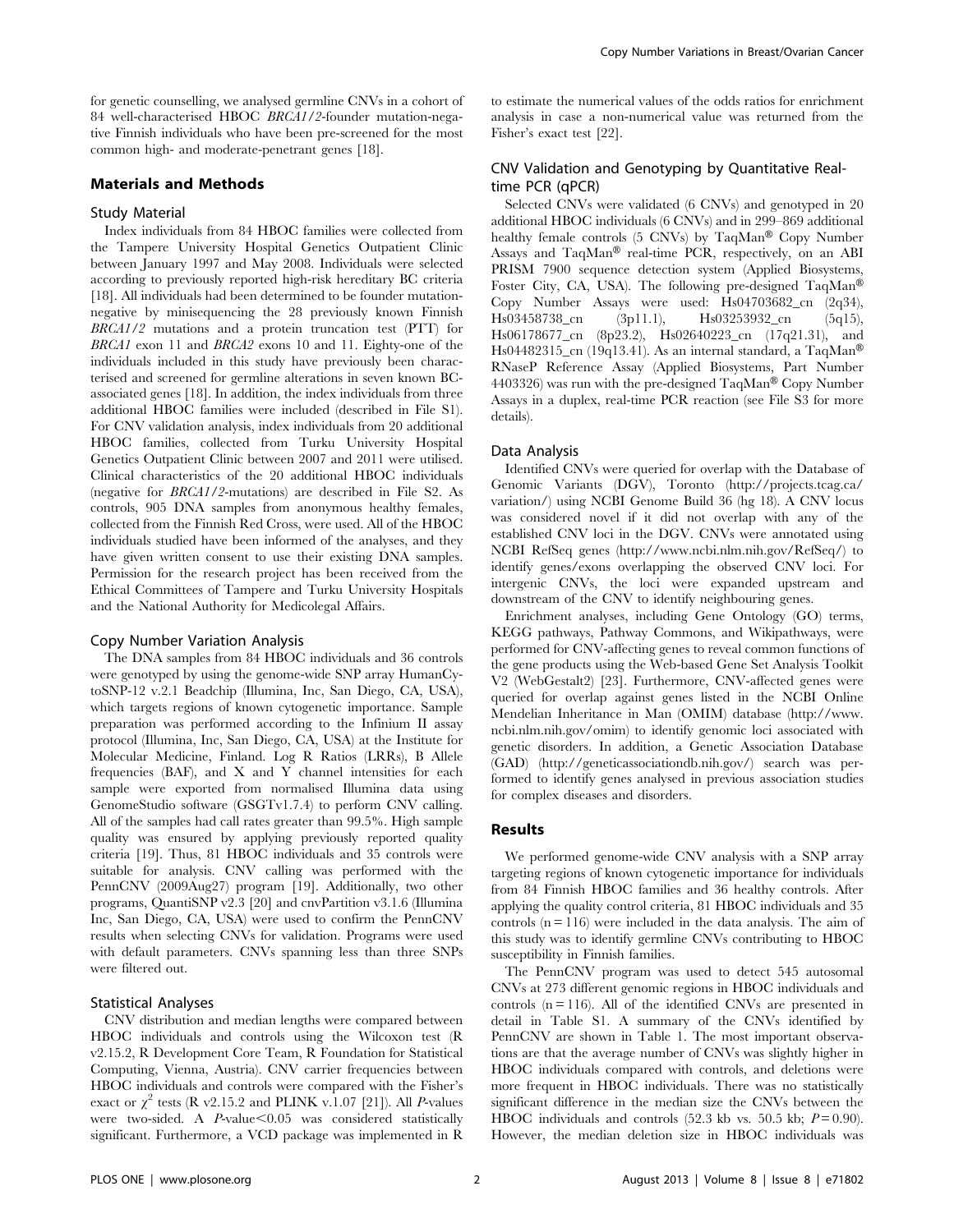Table 1. Summary of the identified copy number variations (CNVs) by PennCNV in 81 hereditary breast and/or ovarian cancer (HBOC) individuals and 35 controls.

|                         | Average no<br>per sample | Median size (kb) | Gene-affecting (%) | Novel CNVs (%) |
|-------------------------|--------------------------|------------------|--------------------|----------------|
| All CNVs $(n = 545)$    |                          |                  |                    |                |
| HBOC individuals        | 392/81 (4.8)             | 52.3             | 228/392 (0.58)     | 37/392 (0.09)  |
| Controls                | 153/35(4.4)              | 50.5             | 85/153 (0.56)      | 11/153 (0.07)  |
| HBOC individuals only   | 215/81 (2.7)             | 52.5             | 141/215 (0.66)     | 36/215 (0.17)  |
| Deletions (n = 300)     |                          |                  |                    |                |
| HBOC individuals        | 222/81 (2.7)             | 39.2             | 109/222 (0.56)     | 30/222 (0.14)  |
| Controls                | 78/35 (2.2)              | 56.8             | 34/78 (0.44)       | 4/78(0.05)     |
| HBOC individuals only   | 116/81(1.4)              | 34.6             | 72/116 (0.62)      | 29/116 (0.25)  |
| Duplications (n = 245)  |                          |                  |                    |                |
| <b>HBOC</b> individuals | 170/81 (2.1)             | 68.7             | 119/170 (0.70)     | 7/170 (0.04)   |
| Controls                | 75/245 (2.1)             | 47.5             | 51/75 (0.68)       | 7/75(0.09)     |
| HBOC individuals only   | 99/245 (1.2)             | 60.8             | 69/99 (0.70)       | 7/99 (0.07)    |

Abbreviations: no = number.

doi:10.1371/journal.pone.0071802.t001

smaller compared with the controls (39.2 kb vs. 56.8 kb;  $P = 0.07$ ). In contrast, the median duplication size was significantly larger  $(P=0.01)$  in HBOC individuals compared with controls (68.7 kb) vs. 47.5 kb).

Annotation of all of the 545 CNVs against the genes in the NCBI RefSeq database revealed 313 (57.4%) gene-affecting CNVs (Table 1). Most importantly, gene-affecting deletions were more common in HBOC individuals compared with controls (Table 1). The identified CNVs were compared with healthy control sample data collected in the Database of Genomic Variants. The main observation was that the proportion of novel deletions to all deletions in HBOC individuals was nearly three times larger compared with controls (Table 1). In contrast, novel duplications in HBOC individuals were observed less frequently compared with controls (Table 1).

In this study, we focused on CNVs with the following characteristics: they were enriched in HBOC individuals compared with controls and 1) affected known or potential genes contributing to HBOC predisposition (3 CNVs); or 2) they were homozygous, and carriers presented with interesting clinical outcomes (1 CNV); or 3) they were not reported in the Database of Genomic Variants and affected genes related to BC (2 CNVs). CNVs of interest were confirmed by another program (QuantiSNP or cnvPartition). In total, six CNVs were selected for further validation by qPCR, and they were genotyped in additional cohort of index individuals from 20 HBOC families and five of the CNVs were genotyped in 299–869 additional healthy female controls (Table 2). The CNVs were correlated with clinical data from the HBOC individuals (Table 3).

All six validated CNVs listed in Table 2 are located in genomic regions related to BC. CNVs in the intronic regions of ERBB4 and EPHA3 were enriched in HBOC individuals compared with controls (Table 2). EPHA3 and ERBB4 encode proteins that are involved in important signalling pathways. A homozygous deletion in the 5q15 locus was identified in one BC patient (1 out of the 101, 1.0%) with drastic clinical characteristics (Tables 2 and 3). This homozygous deletion was observed only in 1 out of the 899 (0.1%) healthy controls (Table 2). Deletions affecting the intronic region of the CSMD1 tumor suppressor gene and exonic regions of the highly penetrant BRCA1 were observed only in 1 out of the 101 (1.0%) HBOC individuals and CSMD1 deletion was identified in 1 out of the 436 (0.2%) controls (Table 2). Because large deletions in BRCA1 are known to predispose to HBOC, there was no need to screen for the deletion in additional controls. A duplication affecting the coding region of the ERVV-2 gene, which belongs to endogenous retroviruses, was more commonly homozygous in HBOC individuals compared with controls (Table 2).

The clinical characteristics and family cancer history for individuals with HBOC with the six validated CNVs are presented in Table 3 (only CNVs identified in our original cohort of 81 HBOC individuals first analysed in the SNP array are presented). Most importantly, 2 out of the 5 individuals with HBOC with a novel deletion at the 2q34 ERBB4 locus had bilateral BC that was diagnosed at  $\leq 43$  years of age (Table 3; families 221 and 212). We were able to analyse the segregation of the 2q34 deletion in family 249 (Table 3) in which a deleterious  $BRCA1$  variant was previously identified in three individuals (Figure 1) [18]. The 2q34 deletion was identified in the index's mother (homozygous) and two paternal cousins (heterozygous) (Figure 1). However, the index's daughter did not carry the deletion (Figure 1). A common feature for all of the 3p11.1 deletion (at EPHA3 locus) carriers was ductal BC diagnosed at  $\leq 50$  years and positive hormone receptor status (6 out of the 8 carriers) in the cohort of 81 HBOC individuals (Table 3). In the second cohort of 20 additional HBOC individuals, 3p11.1 deletion was identified in two BC patients, one ovarian cancer patient and a patient who had both breast and ovarian cancer (File S2). Interestingly, all three patients with BC presented ductal form of the cancer and estrogen and progesterone receptor positive status (File S2). Intergenic deletion in the 5q15 region was of great interest because it was found as a homozygous deletion in a BC patient who was diagnosed at age 29 years and died of BC at the same age (Table 3, family 123). Additionally, one heterozygous 5q15 deletion carrier had BC diagnosed at an early age (24 years) and the other had thyroid and cervical cancers in addition to BC diagnosed before age 40 years (Table 3; families 250 and 246). A novel deletion of high interest at 8p23.2, which affects the CSMD1 intronic region, was identified in a patient with ductal grade 2, hormone receptor positive BC diagnosed at a relatively early age (36 years) with a paternal family history of BC (Table 3, family 128 and Figure 2). A deletion affecting BRCA1,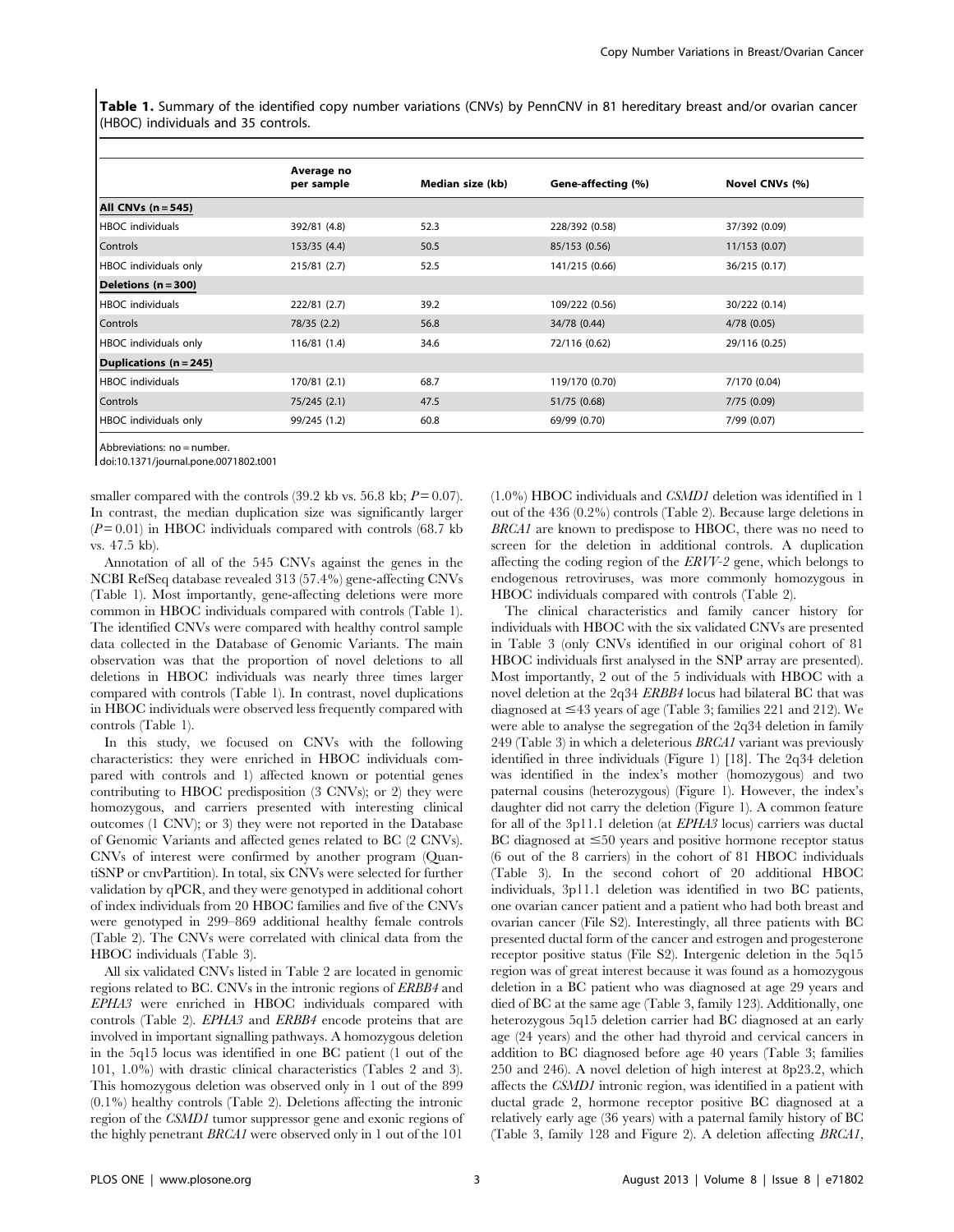#### Table 2. Validated copy number variations.

|                       |                   |                     |                        | <b>Carrier frequency</b> |                       |          |                     |                           |
|-----------------------|-------------------|---------------------|------------------------|--------------------------|-----------------------|----------|---------------------|---------------------------|
| Cytoband <sup>a</sup> | Gene(s)           | <b>Type</b>         | Size (kb) <sup>b</sup> | HBOC ind <sup>c</sup>    | Controls <sup>d</sup> | P-values | <b>OR: 95%CI</b>    | <b>Status<sup>e</sup></b> |
| 2q34                  | ERBB4             | intronic deletion   | $28.7 - 59.0$          | 0.050(5/101)             | 0.034(12/358)         | 0.457    | 1.49; 0.52-4.28     | Novel                     |
| 3p11.1                | EPHA3             | intronic deletion   | 14.6                   | 0.119(12/101)            | 0.063(27/432)         | 0.055    | 1.96; 0.97-3.94     | Reported                  |
| 5q15                  |                   | intergenic deletion | 49.8                   | $0.050$ $(5/101)^{r}$    | 0.063(57/899)         | 0.845    | $0.92: 0.39 - 2.16$ | Reported                  |
| 8p23.2                | CSMD1             | intronic deletion   | 10.8                   | 0.010(1/101)             | 0.002(1/436)          | 0.259    | 4.33; 0.27-69.57    | Novel                     |
| 17q21.31              | BRCA1, NBR1, NBR2 | exonic deletion     | 99.0                   | 0.010(1/101)             | 0(0/35)               | 0.555    | na                  | Reported                  |
| 19q13.41              | ERVV-2            | exonic duplication  | $15.8 - 26.9$          | $0.109(11/101)^9$        | 0.102(34/334)         | 0.322    | 1.37; 0.73-2.55     | Reported                  |

Abbreviations:  $CI =$  confidence interval; na = not available;  $OR =$  odds ratio.

a According to the NCBI Genome Build 36.1 (hg 18). Exact start and end positions of the CNVs are provided in Table S1.

<sup>b</sup>Size reported in HBOC individuals analysed in the SNP array (may vary between individuals).

 $\epsilon$ Combined frequencies of original cohort of 81 HBOC individuals (analysed in the SNP array) and cohort of 20 additional HBOC individuals (genotyped by TaqMan® Copy Number Assays). CNVs in the 2q34, 5q15, 8p23.2, and 17q21.31 regions were not observed in additional cohort of 20 HBOC individuals. Heterozygous deletion (copy number 1) in the 3p11.1 region was also identified in 4 out of the 20 additional HBOC individuals (File S2). Heterozygous duplication (copy number 3) in the 19q13.41 region was also identified in 3 out of the 20 additional HBOC individuals (File S2). Homozygous duplication (copy number 4) in the 19q13.41 region was identified in 1 out of the 20 additional HBOC individuals (File S2).

<sup>d</sup>Thirty-five controls were first analyzed in the SNP array. CNVs were also screened in additional controls by TaqMan® Copy Number Assays (excluding BRCA1 affecting CNV since large deletions in BRCA1 coding regions are known to associate with breast and ovarian cancer susceptibility).

Search against the Database of Genomic Variants (DGV).

f Deletion in the 5q15 region was homozygous (copy number 0) in 1 out of the 101 (0.010) HBOC individuals and in 1 out of the 899 (0.001) controls and heterozygous (copy number 1) in 4 out of the 101 (0.040) HBOC individuals and in 56 out of the 899 (0.062) controls.

<sup>9</sup>Duplication in the 19q13.41 region was homozygous (copy number 4) in 4 out of the 101 (0.040) HBOC individuals and in 3 out of the 334 (0.009) controls and heterozygous (copy number 3) in 7 out of the 101 (0.069) HBOC individuals and in 31 out of the 334 (0.093) controls.

doi:10.1371/journal.pone.0071802.t002

NBR1, and NBR2 at 17q21.31 was identified in a patient with hormone receptor-negative BC with a family history of ovarian cancer (Table 3, family 252).

Enrichment analysis was performed for the CNV-affecting genes to identify common functions of the gene products. EPHA3, ERBB4 and BRCA1 were identified in several GO term categories and pathways that were significantly overrepresented  $(P<0.05)$ (presented in detail in Table S2). Both EPHA3 and ERBB4 were identified to have molecular functions related to receptor activity, transmembrane receptor activity, molecular transducer activity, and signal transducer activity. In contrast, BRCA1 was identified in several pathways related to DNA double-strand breaks and repair. In addition, Online Mendelian Inheritance in Man (OMIM) and The Genetic Association database searches revealed the role of CSMD1 in BC.

#### **Discussion**

In this study, we aimed to identify CNVs contributing to HBOC susceptibility in Finland and obtain new information for the genetic counselling of HBOC families. We utilised a cohort of well-characterised BRCA1/2-founder mutation-negative individuals from 84 Finnish hereditary breast and/or ovarian cancer families who had been previously screened for variations in seven known BC genes [18].

Here, we identified more gene-disrupting deletions in HBOC individuals compared with controls suggesting that altered function of their protein products, particularly in critical pathways, could explain pathogenic events in HBOC individuals. Additionally, a proportion of novel gene-affecting deletions, which were not reported in healthy controls in the database, was higher in HBOC individuals compared with controls, suggesting that these novel CNVs are more likely to be disease -related.

We focused on CNVs that were enriched in HBOC individuals compared with controls and affected genes that likely play a role in HBOC predisposition. In addition, one intergenic deletion was also included for further validation based on the homozygous form of the aberration and notably poor clinical characteristics of the carrier. Thus, six CNVs were considered to be the most relevant for further validation. Because our sample number in the SNP array was limited, we also genotyped the six CNVs in a cohort of 20 additional HBOC individuals. Furthermore, five of the CNVs were genotyped in 299–869 additional healthy controls. Because clinical characteristics of the additional cohort of 20 HBOC individuals were comparable to our original cohort of 81 HBOC individuals, we combined the observed frequencies of the CNVs in both cohorts in Table 2. Additionally, we performed segregation analysis of one family to determine how the CNV co-segregated with the disease and another BC-associated variant. The CNVs were compared with the clinical data of the HBOC individuals.

In this study, the most frequently observed aberration in HBOC individuals was a deletion disrupting the EPHA3 intronic region (Table 2). EPHA3 belongs to the ephrin receptor subfamily of the receptor tyrosine kinase (RTK) family, which plays an important role in normal cell physiology and disease pathogenesis [24]. Ephrin receptor signalling together with ephrin-ligands is known to regulate both tumour growth and suppression in several different cancers including BC [25]. According to recent studies, altered EPHA3 expression is associated with gastric and colorectal cancers, and CNVs in the EPHA3 region have been found to be associated with haematologic malignancies [26–28]. However, haematologic malignancies were not observed in EPHA3 deletion carriers in this study. Our data suggest that an intronic deletion may disrupt the EPHA3 regulatory elements, thus leading to altered protein function and pathogenic BC events. Thus, considering the important role of EPHA3 in signalling pathways, the segregation of the intronic deletion should be studied in the families and the deletion should be further screened in a larger sample set.

The intergenic 5q15 deletion, particularly as a homozygous deletion, is highly interesting from a clinical perspective. This deletion was identified in a patient who had been diagnosed with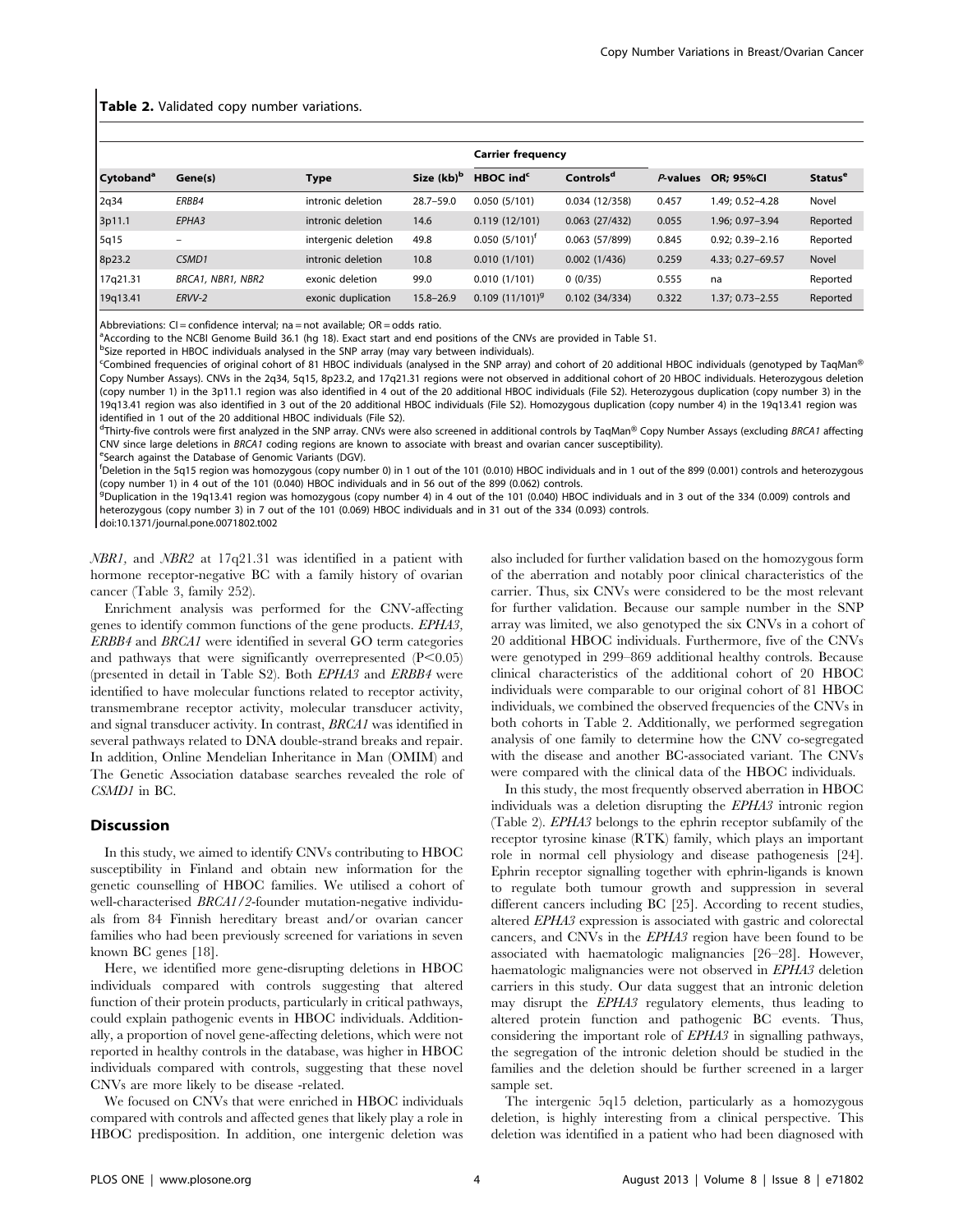Table 3. The clinical characteristics and family cancer history for HBOC individuals analysed in the SNP array with the six validated copy number variations.

|     | <b>Family Variation</b> | Cancer (age at dg)              | <b>Br/Ov Ca</b><br>histology/grade | <b>Receptor Status</b>          | Ca cases in the family<br>(age at dg if known)        |
|-----|-------------------------|---------------------------------|------------------------------------|---------------------------------|-------------------------------------------------------|
| 221 | 2q34 del                | Bil. Br (39, 42)                | duct, gr 1 and                     | $ER+$ , PR+, HER2 – and         | Br (51), Panc (54)                                    |
|     |                         |                                 | duct, gr 2                         | $ER+, PR+, HER2-$               |                                                       |
| 212 | $2q34$ del              | Bil. Br (43)                    | duct, gr na and na                 | $ER+, PR+, HER2-$ and na        | Br $(52)$                                             |
| 263 | 2q34 del                | Ov (69), Br (72)                | duct, gr 3                         | $ER-, PR-, HER2-$               | $\qquad \qquad -$                                     |
| 249 | 2q34 del                | Br (42)                         | medullary, na                      | na                              | Br (35, 44, 57, 67, 71), Ute (39), Kid (67), Mel (63) |
|     |                         |                                 |                                    |                                 | Ov (45), Skin, To (51), Co (78)                       |
| 132 | $2q34$ del              | Br (47)                         | duct, gr 1                         | ER+, PR+, HER2 na               | Br (38)                                               |
| 232 | 3p11.1 del              | Br (34)                         | duct, na                           | ER+, PR+, HER2 na               | Br (39)                                               |
| 244 | 3p11.1 del              | Br $(45)$                       | duct, gr 2                         | $ER+, PR+, HER2-$               | Bil. Br (<45), Br (<35, 46), Brain (67)               |
| 121 | 3p11.1 del              | Br (50)                         | duct, gr 3                         | $ER-, PR-, HER2+$               | 4xBr (36, 39, 40, 48)                                 |
| 207 | 3p11.1 del              | Br (38)                         | duct, gr 3                         | na                              | Bil.Br (64)                                           |
| 230 | 3p11.1 del              | Br (33), Kid (37)               | duct, gr 1                         | $ER+, PR+, HER2-$               | Br (70)                                               |
| 118 | 3p11.1 del              | Ov (32), Br (40), Mel (41)      | Mucinous and                       | $ER+, PR+, HER2-$               |                                                       |
|     | 19q13.41 dup            |                                 | duct, gr 2                         |                                 |                                                       |
| 269 | 3p11.1 del              | Br (36)                         | duct, gr 1                         | $ER+, PR+, HER2-$               | 3xBr (52, 70, 72), Skin (66)                          |
| 225 | 3p11.1 del              | Br (43)                         | duct, gr 1                         | $ER+, PR+, HER2-$               | 2xBr (52, 77), Kid (64)                               |
| 123 | 5q15 del $*$            | Br (29)                         | duct, gr 2                         | $ER+, PR-, HER2-$               | Br (65), Eso (73)                                     |
| 250 | 5q15 del                | Br (24)                         | duct, gr 3                         | $ER+, PR+, HER2+$               | Cer (30), Ov (83)                                     |
| 264 | $5q15$ del              | Bil. Br (44)                    | lob, gr 2                          | $ER+, PR+, HER2-$               | Br (44, 52)                                           |
|     | 19q13.41 dup            |                                 |                                    |                                 |                                                       |
| 129 | $5q15$ del              | BCC (70), Bil. Br (78),         | left: lob, gr 2,                   | left: $ER-$ , $PR-$ , $HER2-$ , | Bil. Br (59), BCC (48), Co (58)                       |
|     |                         | Sto (82)                        | right: duct, gr 1                  | right: ER+, PR+, HER2-          |                                                       |
| 246 | 5q15 del                | Thy (30), Cer (33), Br (39)     | duct, gr 3                         | $ER-, PR-, HER2+$               | 2xBr (49, 54), Rectum (61)                            |
| 128 | 8p23.2 del              | Br (36)                         | duct, gr 2                         | $ER+, PR+, HER2-$               | 2x Br (45, 58), GI (57), Mel (69)                     |
| 252 | 17q21.31 del            | Br (46)                         | duct, gr 3                         | $ER-, PR-, HER2-$               | Bil. Ov (46), Ov (44)                                 |
| 240 | 19q13.41 dup* Br (53)   |                                 | duct, gr 3                         | $ER+, PR-, HER2+$               | 2xBr (42, 62)                                         |
| 206 | 19q13.41 dup            | Br $(53)$                       | duct, gr 1                         | $ER-, PR-, HER2-$               | Bil. Br (64), Br (49)                                 |
| 133 | 19g13.41 dup            | Br (48)                         | duct, gr 2                         | $ER+, PR+, HER2-$               | 2xBr (73, 79), Int, BCC (60)                          |
| 113 |                         | 19q13.41 dup* Br (51), BCC (55) | duct, gr 3                         | $ER-, PR-, HER2+$               | Br (35)                                               |
| 239 | 19q13.41 dup* Br (37)   |                                 | duct, gr 2                         | $ER+, PR+, HER2-$               | $Br (>90)$ , Co                                       |

\*Homozygous CNV.

Abbreviations: BCC = Basal-cell carsinoma; Bil. Br = bilateral breast; Br = breast; Ca = cancer; Cer = cervix in situ carsinoma/cervix carsinoma; Co = colon; Dg = diagnosis; Del = deletion; Duct = ductal; Dup = duplication; Eso = esophagus; Gl = gastrointestinal; gr = grade; Int = intestine; Kid = kidney; Lob = lobular; Mel = melanoma; na = not available; Ov = ovary; Panc = pancreatic; Sto = stomach; Thy = thyroid; To = tongue; Ute = ute. Cancers diagnosed in the paternal side of the family are presented in italics. Cancers diagnosed in siblings or their children of the index patients are underlined. Cancers diagnosed in the children of the index patients are presented in bold. doi:10.1371/journal.pone.0071802.t003

BC at age 29 and died of the disease at the same age. Homozygous deletion of the 5q15 locus was extremely rare in healthy controls (1 out of the 899, 0.1%) (Table 2), which emphasises the importance of the variation. Moreover, it is possible that a fraction of the anonymous controls may develop breast or ovarian cancer later in life although they were healthy at the time of the blood draw. The 5q15 deletion may affect the transcriptional control of target gene expression. Regulatory elements of the target gene can extend to long distances outside of the transcription unit [29], which makes gene expression regulation a complex process. Interestingly, aberrant expression of the nearest neighbouring gene (1.0 Mb distance), RGMB, has been implicated in BC [30]. Additional analysis is needed to determine whether RGMB regulatory elements exist in the 5q15 deletion locus. Moreover, a previous copy number study of breast tumours-associated aberrations in the 5q15–5q21 locus with p53 status and patient survival suggests that the 5q15 region may be important in BC predisposition [31]. Furthermore, to reveal possible functional elements located in the deletion region, the Encyclopedia of DNA Elements (ENCODE) (http://genome.ucsc.edu/ENCODE/) was utilised. Preliminary analysis revealed enhancer and promotor-associated histone mark (H3K4Me1) activity and DNase hypersensitivity, which indicate that regulatory elements are active in this genomic region. Thus, the 5q15 homozygous deletion requires special attention because it may have clinical significance for screening families with BC with early disease onset. Interestingly, two heterozygous 5q15 loss carriers with lobular BC (Table 3, families 264 and 129) were previously found to carry BC-associated CHEK2 variants [18].

The novel 8p23.2 deletion affects an intronic region in the CSMD1 tumour suppressor gene. CSMD1 has mainly been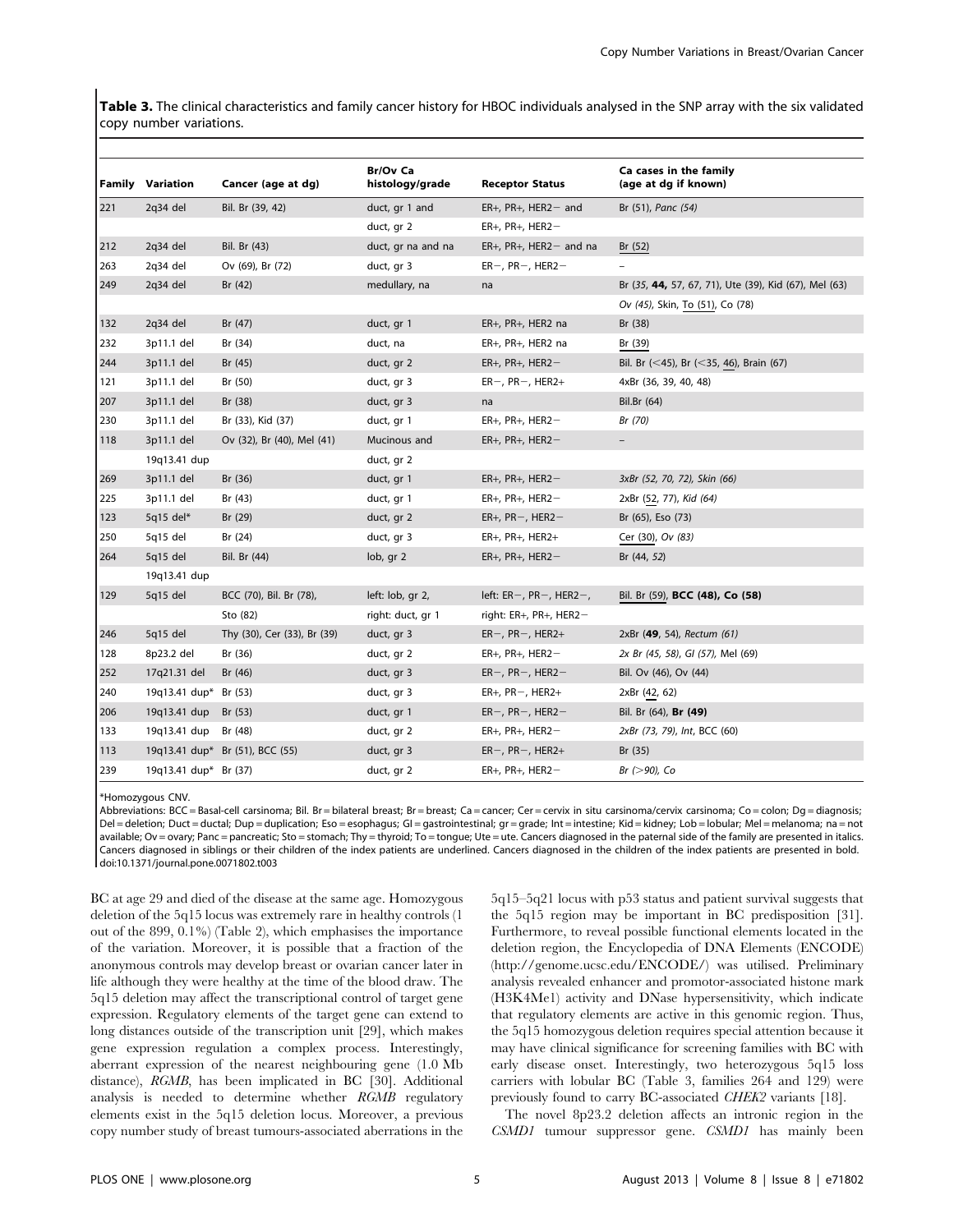

Figure 1. Family 249 pedigree. Index individual carries a novel 59.0 kb deletion in the 2q34 locus. The deletion affects intronic region of the ERBB4 gene, which encodes a receptor tyrosine kinase family member that plays an important role in several cellular signalling pathways. The deletion was also identified in index's mother and two paternal cousins. Mother carried homozygous deletion (indicated with an asterisk). Index's daughter was tested to be negative for the deletion. Additionally, deleterious BRCA1 c.5095C>T variant has been previously identified in three individuals in the family. Females are marked with circles and males are marked with squares. Index individual is marked with an arrow. Breast and ovarian cancers are marked with black circles with the age at diagnosis. Other cancers are marked with grey and specified with the age at diagnosis (Br: breast, Co: colon, Kid: kidney, Mel: melanoma, Ov: ovarian, To: tongue, Ute: uterus). Deceased individuals are marked with a slash. Current age of index's healthy sister is indicated. Generations are marked with the Roman numerals on the left. The pedigree figure has been modified from Kuusisto et al, 2011 [18].

doi:10.1371/journal.pone.0071802.g001



Figure 2. Family 128 pedigree. Index individual carries a novel 10.8 kb deletion in the 8p23.2. The deletion affects intronic region of the CSMD1 tumor suppressor gene. Females are marked with circles and males are marked with squares. Number in circle or squares indicates descendants. Index individual is marked with an arrow. Breast cancers are marked with black circles with the age at diagnosis. Other cancers are marked with grey and specified with the age at diagnosis (Br: breast, GI: gastrointestinal, Mel: melanoma). Deceased individuals are marked with a slash. Current ages of healthy females are presented in the paternal side of the family. In addition, the current age of index's healthy daughter is indicated. Generations are marked with the Roman numerals on the left. doi:10.1371/journal.pone.0071802.g002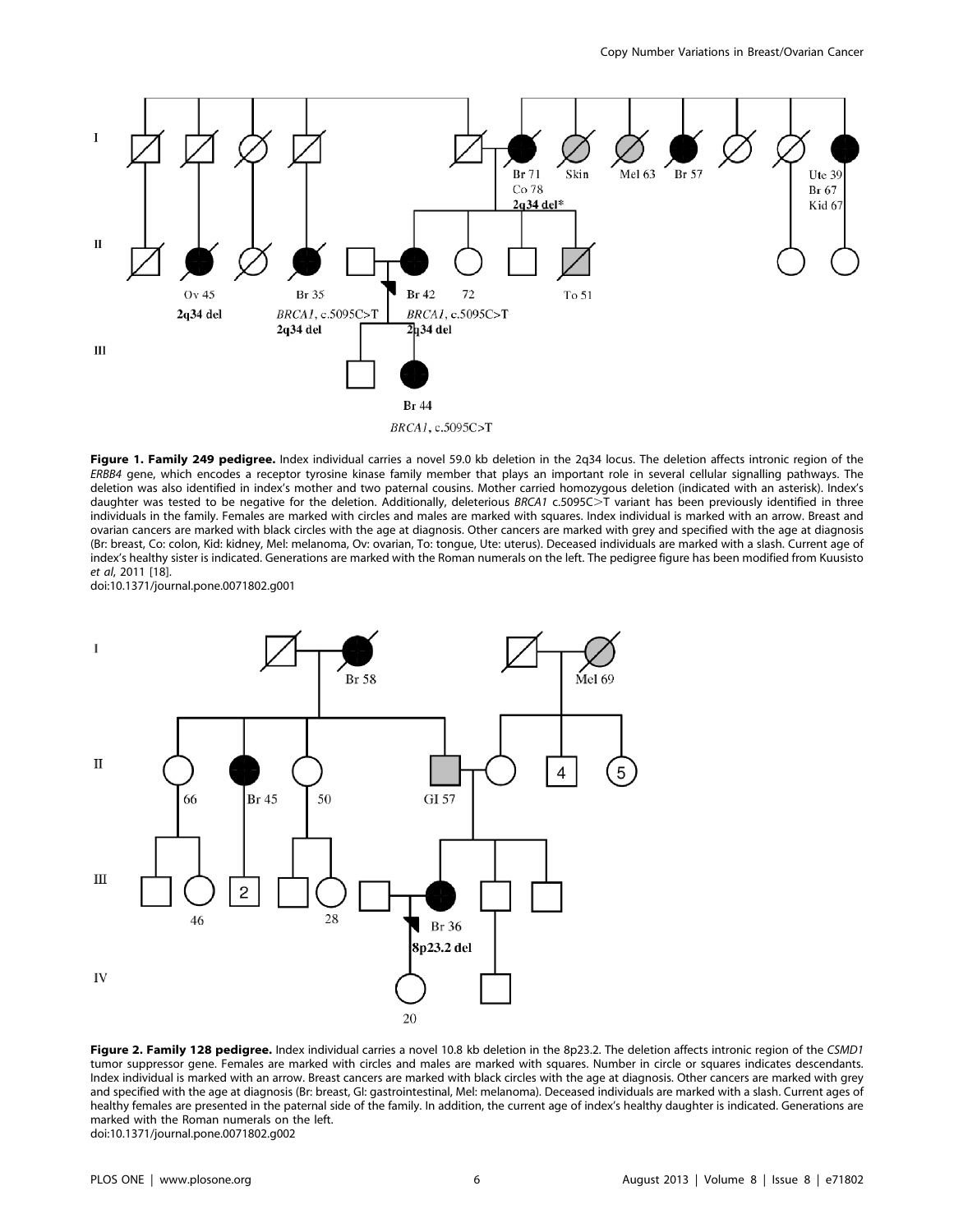associated with head and neck squamous cell carcinoma, but CSMD1 losses is also reported to contribute to the tumourigenesis of several other epithelial cancers, including BC [32]. In addition, CSMD1 deletions and aberrant splicing have been shown to contribute to altered CSMD1 function in vivo [32]. Moreover, decreased CSMD1 expression has been associated with high tumour grade and the poor survival of invasive ductal breast carcinoma, and the role of CSMD1 expression as a potential BC prognostic marker has been suggested [33]. In this study, the CSMD1-affecting intronic deletion was identified in the index individual for one BC family (1 out of the 101, 1.0%) (family 128, Figure 2 and Table 3). In this family, the index patient and her paternal aunt and grandmother had been diagnosed with BC at ages 36, 45, and 58 years, respectively (Figure 2). In addition, gastrointestinal cancer was diagnosed on the paternal side of the family (father) (Figure 2). Interestingly, the CSMD1-affecting deletion was observed only in 1 out of the 436 (0.2%) healthy controls, suggesting that this rare variant likely predisposes individuals to BC. We are currently seeking DNA samples from the other family members (family 128) to determine whether the variation co-segregates with BC in the family. In addition, although the deletion should be screened for in larger sample set, the CSMD1 gene is a potential candidate for the further study of HBOC susceptibility in Finnish families.

A novel deletion at 2q34 affects the intronic region of the ERBB4 gene, which is known to play a role in BC [34]. ERBB4 encodes an epidermal growth factor RTK subfamily member that regulates several cellular processes and plays an important role in cancer [35]. We found that the aberration in ERBB4 is 1.5 times more common in HBOC individuals compared with controls suggesting that it may be a disease-related low-risk variant (Table 2). In addition, the clinical features of the ERBB4 deletion carriers were interesting because two of the HBOC individuals had bilateral BC diagnosed at a relatively early age (Table 3). To further analyse the deletion, we were able to perform a segregation analysis in one family in which a deleterious  $BRCA1$  c.5095C $\geq$ T variant was previously recognised (Figure 1) [18]. Thus, three BC cases in the family (index, index's daughter and paternal cousin) are explained by the paternally inherited high-penetrant BRCA1 variant. The ERBB4 deletion was observed on the maternal and paternal sides of the family (Figure 1). However, in the mother, who had BC diagnosed at an older age, the ERBB4 deletion was homozygous, suggesting that the deletion could contribute to BC development at an older age, particularly in its homozygous form. Thus, it would be interesting to screen for the deletion in other BC cases diagnosed at an older age on the mother's side of the family as well. Additionally, an ovarian cancer patient who was negative for the highly -penetrant BRCA1 variant was found to carry a heterozygous form of the 2q34 deletion, suggesting that the deletion may also contribute to ovarian cancer risk to some extent (Figure 1).

BRCA1 deletions are known to predispose to breast/ovarian cancer [36]. In this study, a large deletion overlapping exons 1A-13 of BRCA1 was observed in one individual with BC diagnosed at age 46 years and with ovarian cancers diagnosed in her mother and half-sister (Table 3, family 252). In our previous analysis, the sample was excluded from the MLPA analysis due to a low sample quality value [18]. The BRCA1 deletion encompassing exons 1A-13 has been reported in a Finnish breast/ovarian cancer family [37]. Here, the deletion was found to affect also the neighbouring genes  $NBR1$  (entire gene) and  $NBR2$  (exons 1–10) according to the PennCNV, QuantiSNP and cnvPartition programs. Similar findings have been reported worldwide in a few studies [38,39]. Because the BRCA1 deletion is known to be clinically relevant,

MLPA analysis was performed to validate the BRCA1 deletion (Figure S1). Genetic counselling was offered for the deletion carrier patient.

The duplication identified at 19q13.41 affects exon 1 of the ERVV-2 gene. ERVV-2 belongs to the human endogenous retrovirus (ERV) family and the involvement of ERVs in the pathogenesis of human cancer has been suggested but their roles in biological disease processes are poorly understood [40]. Because 19q13 genomic region has been previously associated with BC [41], this prompted us to further examine the duplication affecting the ERVV-2 coding region. Screening for the duplication in additional controls revealed that it was as common in controls compared with HBOC individuals (Table 2). However, the homozygous form of the variation was 4.4 times more common in HBOC individuals compared with controls (Table 2), suggesting that the aberration may contribute to breast and ovarian cancer risk to some extent, but further studies are needed to confirm the findings. Of interest, one of the homozygous duplication carriers (Table 3, family 240) had been reported to carry a novel BRCA2 variant predicted to be pathogenic [18].

In conclusion, this study is a continuation of our previous work with the aim of elucidating genetic factors contributing to HBOC susceptibility in Finland. We have identified several potential CNVs that likely increase the risk of HBOC susceptibility that may thus explain a fraction of breast and ovarian cancer cases. The aberrations at 3p11.1, 5q15, and 8p23.2 regions require special attention because they may be utilised for the genetic counselling of HBOC families, but more studies are needed to confirm the preliminary findings.

#### Supporting Information

Figure S1 BRCA1 deletion (exons 1A-13) confirmation by MLPA.

(PDF)

Table S1 All of the identified 545 copy number variations (CNVs) at 273 different genomic regions (listed according to P-values).

(PDF)

Table S2 Enriched GO term categories and pathways (P-value less than 0.05) involving EPHA3, ERBB4 and BRCA1.

(PDF)

File S1 Clinical characteristics of three additional individuals.

(PDF)

File S2 Clinical characteristics of 20 additional HBOC individuals utilised for CNV validation analysis. (PDF)

File S3 Copy number variation validation protocol by quantitative RT-PCR.

(PDF)

#### Acknowledgments

We thank all of the patients and their family members for participation in this study. We also thank the personnel of the Tampere University Hospital Genetics Outpatient Clinic and JS's research group for all of their help. In addition, we greatly acknowledge the Finnish Institute for Molecular Medicine Technology Centre for genomic services.